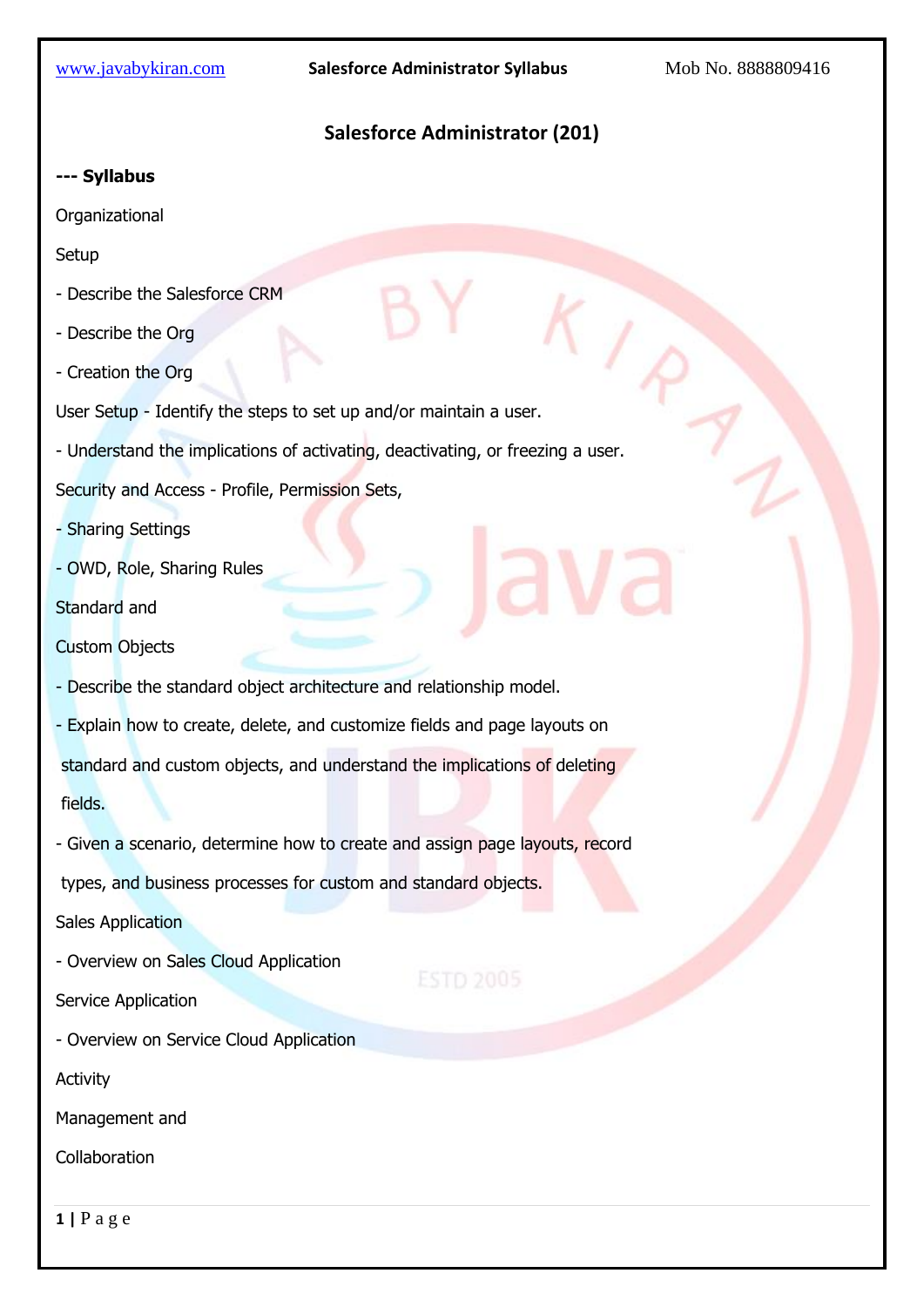$K_{I_{\mathcal{R}}}$ 

- Describe the capabilities of activity management (for example, manage tasks,

events, public calendars, multi-day events.

Data Management - Data import, export, update

- Data Import Wizard
- Data Loader

Reports and

- Dashboards Creation of different type of reports
- Creation of Dashboard

Workflow/Process

**Automation** 

- Given a scenario, identify the appropriate automation solution based on the

capabilities of workflow/process.

- Describe capabilities and use cases for the approval process.

App Exchange - Overview on App Exchange

## **Salesforce Platform Developer I**

#### **--- Syllabus**

- Salesforce Fundamentals
- Introduction to Apex Programming
- Introduction to MVC
- Variables, Data types in Apex
- Operations, Conditional, Switch statements in Apex
- Loops in Apex
- OOP Concepts in Apex
- Setting Up our Salesforce application
- DML statements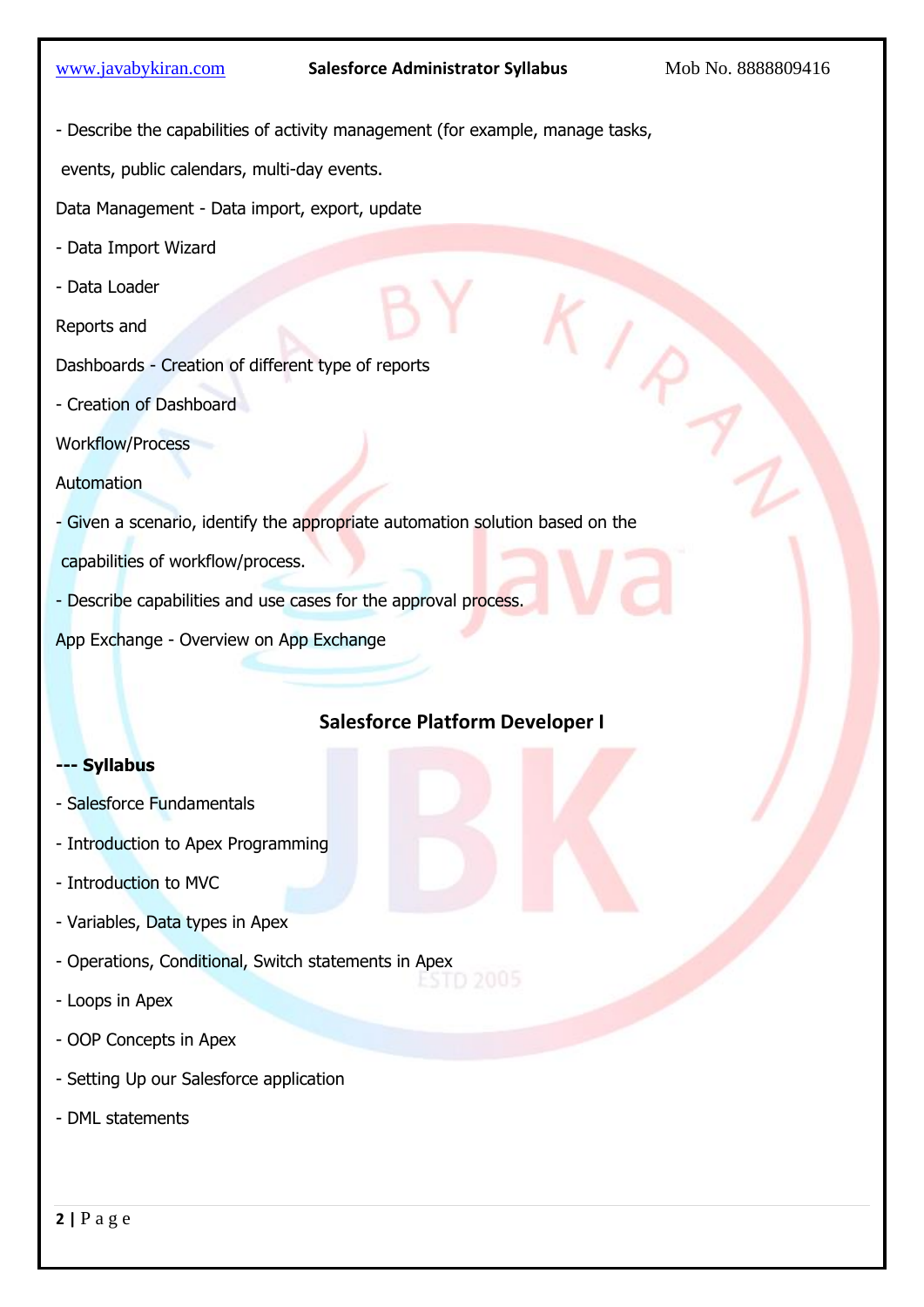$K_{\ell_{\chi}}$ 

- Database class methods
- SOQL & SOSL
- Triggers in Salesforce
- Apex Design Patterns
- Governor Limits in Salesforce
- Order of Execution
- Apex Testing
- VisualForce Pages
- Controller
- Visualforce Components
- Debugging Apex

# **Lightning Web Components**

· Documentation Changelog

This page lists significant changes made to the Lightning Web Components Developer Guide.

· Get Started Coding

The fastest way to code your first Lightning web component is in the third-party component IDE at webcomponents.dev.

· Lightning Web Components: Open Source

Lightning Web Components is open source, empowering you to explore the source code, customize the

behavior for your needs, and build enterprise-ready web components on any platform, not just

Salesforce.

· Supported Browsers

Lightning Web Components supports the same browsers as Lightning Experience.

· Supported JavaScript

To develop Lightning web components, use the latest versions of JavaScript.

· Supported Salesforce Targets and Tools